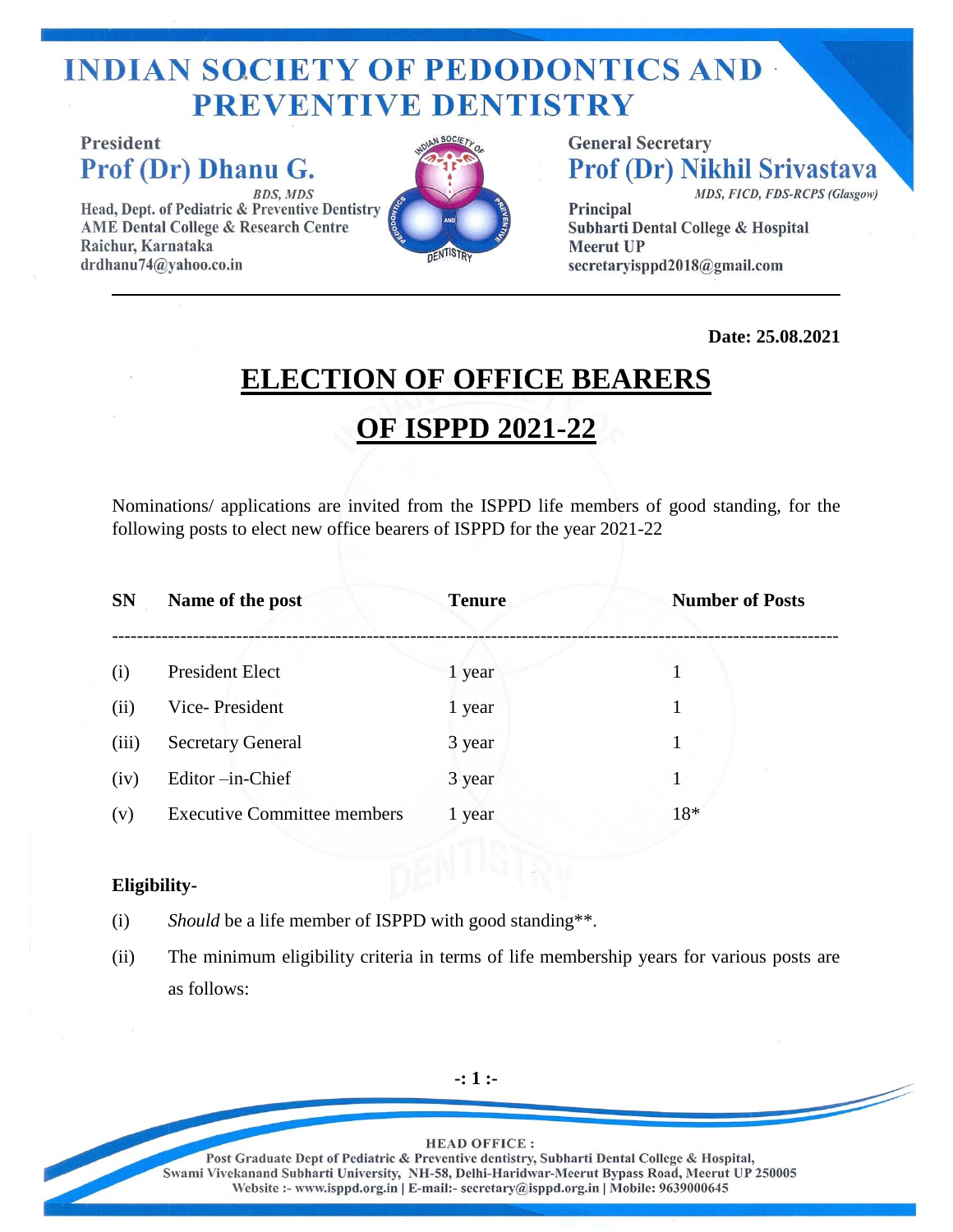### **INDIAN SOCIETY OF PEDODONTICS AND -PREVENTIVE DENTISTRY**

**President** Prof (Dr) Dhanu G. **BDS, MDS** 

Head, Dept. of Pediatric & Preventive Dentistry **AME Dental College & Research Centre** Raichur, Karnataka  $drdhanu74@vahoo.co.in$ 



**General Secretary Prof (Dr) Nikhil Srivastava** MDS, FICD, FDS-RCPS (Glasgow)

Principal **Subharti Dental College & Hospital Meerut UP** secretaryisppd2018@gmail.com

| S.No. Title           |                          | <b>Eligibility</b> |
|-----------------------|--------------------------|--------------------|
| 1.                    | President Elect          | 15 years           |
| 2.                    | <b>Vice President</b>    | 13 years           |
| 3.                    | <b>Secretary General</b> | 13 years           |
| $\mathcal{A}_{\cdot}$ | Editor-in-Chief          | 13 years           |
| 5.                    | EC members               | 8 years            |

- (iii) To contest for any of the posts, the life member must have attended at least 3 out of the last 5 AGBMs of the Society (Certificate can be obtained by the H.O. & to be submitted with the application).
- (iv) To contest for any of the Honorary office bearer's posts (President Elect, Secretary General, Vice President & Editor in Chief) the candidate should have served at least 2 terms as an Executive Council member and completed one full term as one of the nominated office bearers (joint/assistant secretary, assistant treasurer, associate/assistant editor).
- (v) Any member would be considered to have completed his/her one year term in Executive Council only if he/she attends  $3/5$  to  $4/5$  (60% to 80%) of the total EC meetings conducted in that year. Out of the 5 EC meeting in a year, a member must have attended at least one of the two EC meetings conducted outside the conference and convention venues. Any member of the Executive Council (including the office bearers) who is absent for three consecutive EC meetings or more than half of the meetings held during his/her term of the Executive Council shall cease to be a member of the Executive Council. Such a member shall not be eligible for re-election/re-nomination to the Executive in the next term.

#### **HEAD OFFICE:**

**-: 2 :-**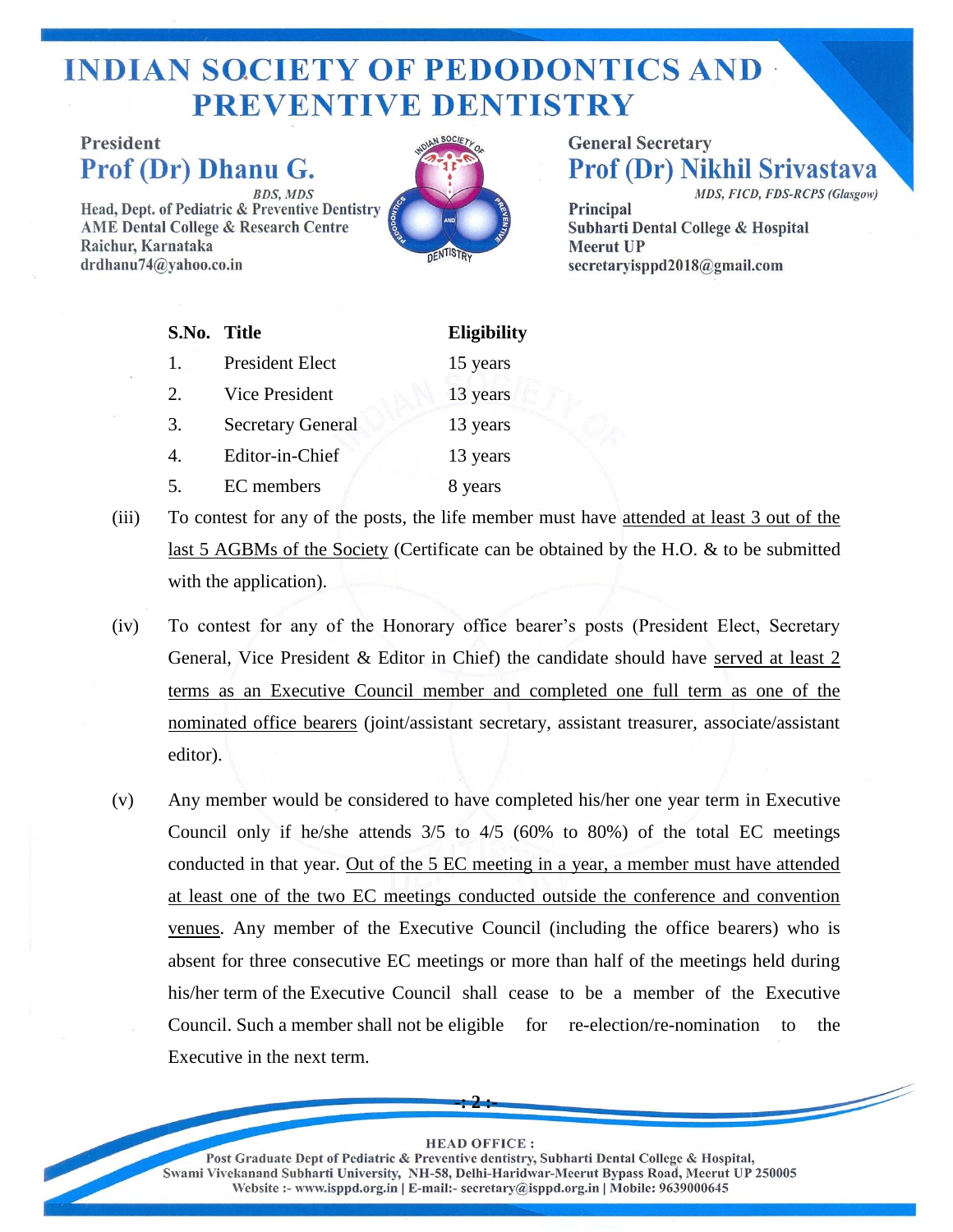# **INDIAN SOCIETY OF PEDODONTICS AND -PREVENTIVE DENTISTRY**

**President** Prof (Dr) Dhanu G. **BDS, MDS** Head, Dept. of Pediatric & Preventive Dentistry **AME Dental College & Research Centre** Raichur, Karnataka

 $drdhanu74@yahoo.co.in$ 



**General Secretary Prof (Dr) Nikhil Srivastava** MDS, FICD, FDS-RCPS (Glasgow) Principal **Subharti Dental College & Hospital Meerut UP** 

secretaryisppd2018@gmail.com

(vi) If any member while serving in EC or in any office bearer post is found to violate the Constitutional By-Laws it will render his/her ineligible to continue his/her term in that post and file nominations for any post in the future for a minimum period of 5 years.

- (vii) The total EC members\* will be equally divided into three categories.
	- SN Years of Life Membership Nos. of Posts
	- 1. 8-12 years 6 2. 13-17 years 6 3. Above 18 years 6
- (viii) Eligibility for the post of Editor-in-Chief:
	- Must have at least 10 PubMed/Scopus indexed publications (out of which at least 5 as first or second author)
	- Must have served as an editor/assistant editor in any journal for one full term or should have served as reviewer/editorial board member for 5 years in any PubMed indexed journal.
- **(ix) No members can file nominations for the same post for more than 2 consecutive terms. A lapse of one term is mandatory for applying for the same post including the EC member post.**

**-: 3 :-**

**HEAD OFFICE:**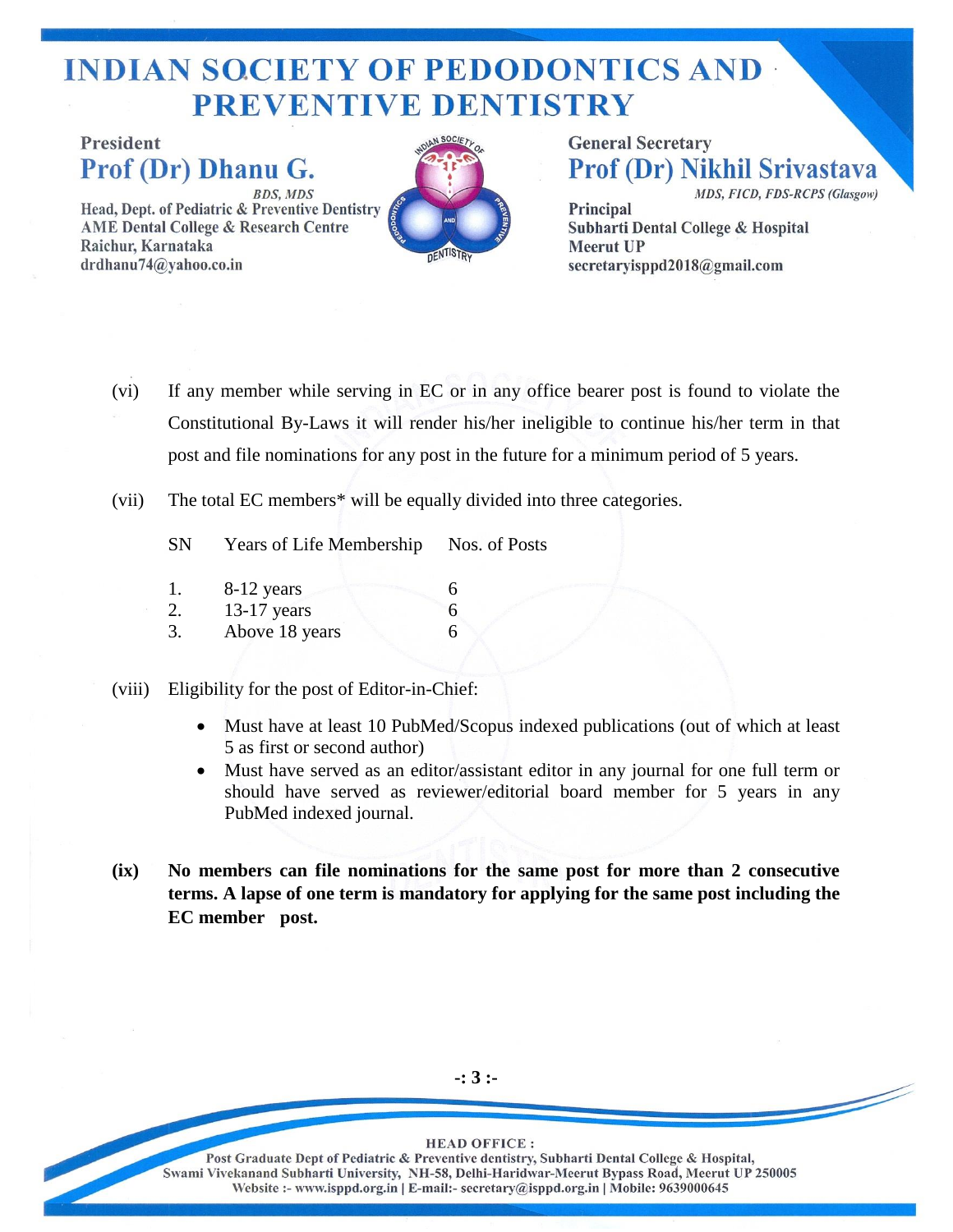# **INDIAN SOCIETY OF PEDODONTICS AND -PREVENTIVE DENTISTRY**

**President** Prof (Dr) Dhanu G. **BDS, MDS** 

Head, Dept. of Pediatric & Preventive Dentistry **AME Dental College & Research Centre** Raichur, Karnataka  $drdhanu74@yahoo.co.in$ 



**General Secretary Prof (Dr) Nikhil Srivastava** MDS, FICD, FDS-RCPS (Glasgow)

Principal **Subharti Dental College & Hospital Meerut UP** secretaryisppd2018@gmail.com

#### **\*\*Criteria's for being a member with good standing**

- a. He should be the life member of the society.
- b. Should have attended minimum 3 annual conferences/PG conventions of ISPPD as a life member in the past 5 years.
- c. No financial default be there on any form either in ISPPD or in any other society/association.
- d. Should not have violated any rules of the professional registered body.
- e. No civil or criminal litigation pending.
- f. Should have actively participated in the association activities.
- g. Any member who assumes the post should execute the responsibilities.
- h. Any breach in the continuity will not considered as a member of good standing
- i. Any member who remain dormant from the association or the profession is not a good member

**-: 4 :-**

**HEAD OFFICE:**